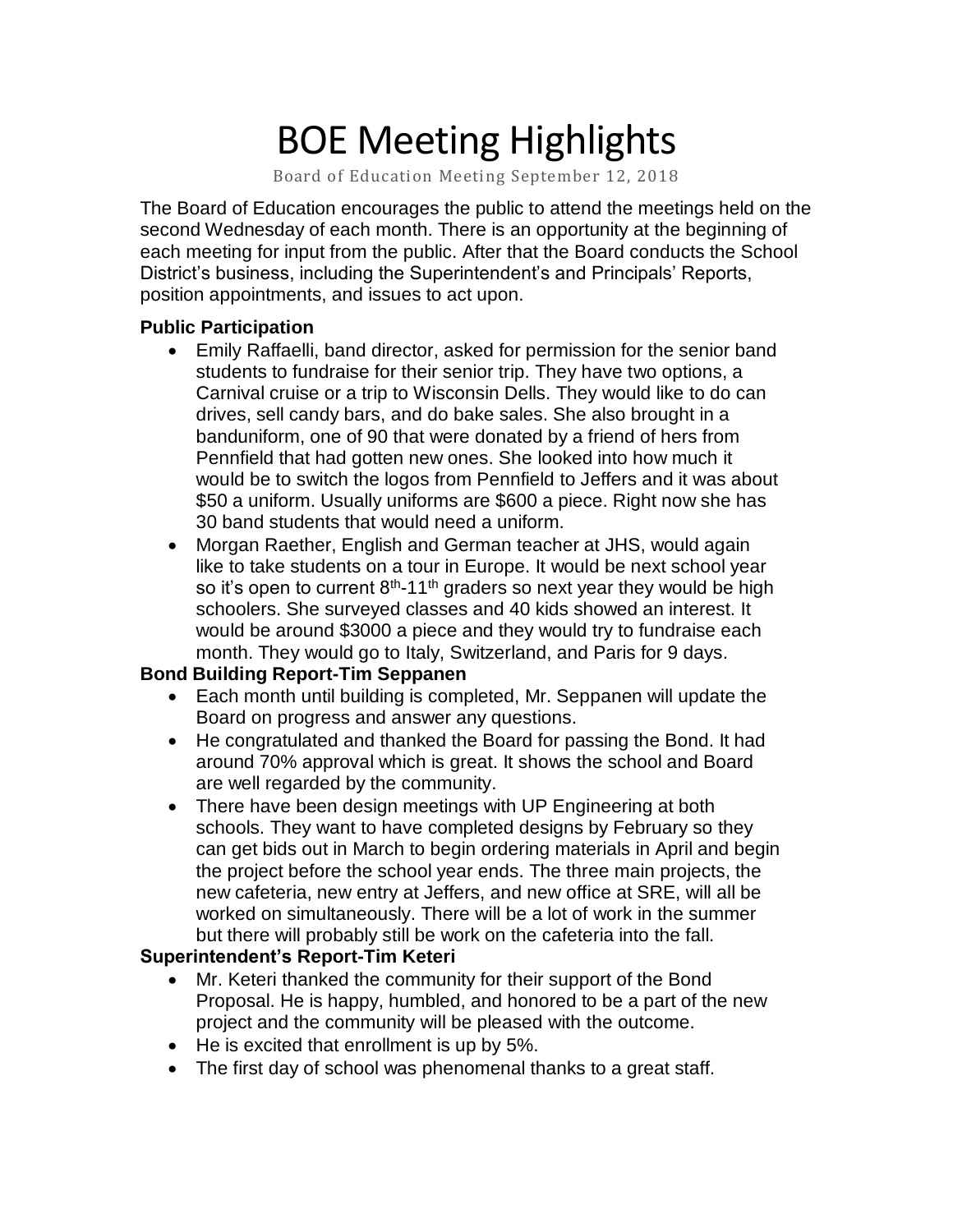- There is a need for a few hours of cleaning at the high school. Paul Ek was hired as partly maintenance and is already doing a great job of fixing things. D&L Janitorial came in with the lower bid. The building is looking good.
- The Foundation Dinner and 5K/10K is coming up. He and Mr. Lishinski brought in about \$4000 worth of sponsors for the tshirts. Now students need to start selling tickets.
- Some parents didn't like the large supply lists. The district may look into supplying more items. In the spring/summer it will be looked at.
- The work done on the post office/culinary building looks great and is a great addition to the Jeffers campus.

# **Principal's Report-Kim Harris, South Range Elementary**

- • The district had a great back to school inservice. The first 7 days have been going smooth. It's nice to smaller class sizes and the support needed in place as the year began. There is going to be a new kindergarten with special needs so the school will need a paraprofessional.
- Monday will be the Ice Cream Social.
- • The Booster Club will begin their annual fall fundraiser beginning on September 27th.
- • Transportation with Lamer's is going absolutely wonderful. It was hard working out a schedule with the challenging road conditions. The district has a huge area to cover. The buses are getting full and the district may need another bus. Buses leave at 6:30AM and get to school close to 8.

# **Principal's and Athletic Report-Steve Lishinski, Jeffers High School**

- • The year is going well, everyone is right back in the swing of things, like they never left and the kids just got a little taller.
- • Mrs. Emily Raffaelli and the band program have "met accreditation standards for excellence in school music programming" according to the Wisconsin School Music Association. It is a well-deserved award.
- • Mrs. Lisa Raffaelli, math teacher, and Mr. Kilpela, science teacher, have a student teacher from MTU, Mr. Paul Smith. He's been a good fit and will get to learn from two outstanding teachers.
- • Ms. Raether, Mr. Cormier, social studies teacher, and Mr. Lishinski will be taking an NMU class in the fall through a STEP UP grant focusing on best practices and developing positive strategies in the classroom.
- • Mr. Kilpela and STEM 9 students will test cardboard boats they are working on at Lake Perrault.
- • Mrs. Pera, math and science teacher, Mr. Palosaari, science teacher, Mrs. Larson, English teacher, and Mrs. Torp, social studies and physical ed teacher will be taking the  $7<sup>th</sup>$  and  $8<sup>th</sup>$  graders out to Lake Perrault.
- On October 5<sup>th</sup> the High School Bowl team will compete against Rudyard.
- Mrs. Pera will have her  $7<sup>th</sup>$  grade math class participate in a pilot test of spatial visualization lessons developed by MTU. The 8<sup>th</sup> grade science will be pilot testing a new Mi-STAR unit.